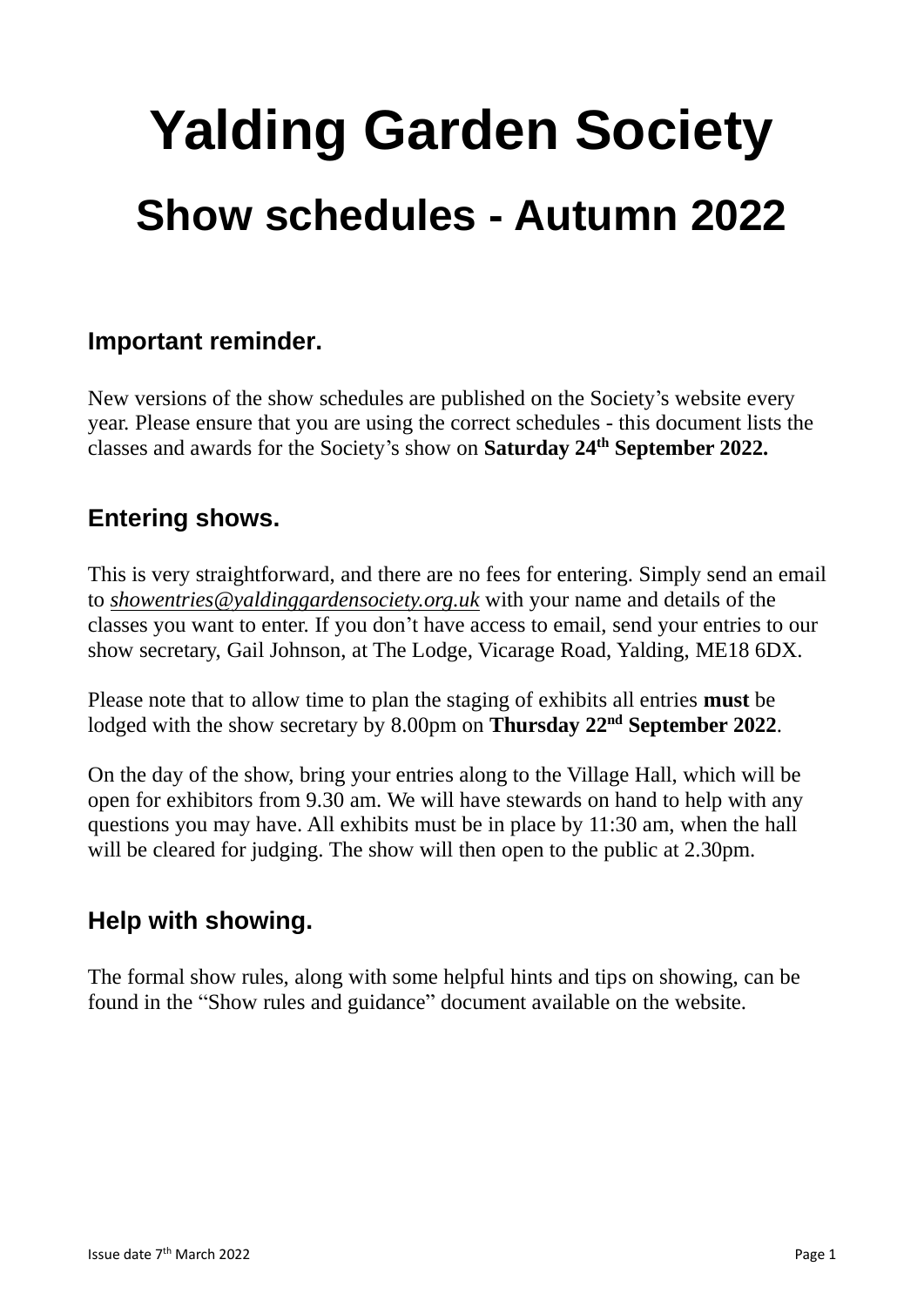# **Autumn Show Classes**

## *Yalding Master Gardener Competition*

An arrangement of one vase of flowers and three vegetables from the list below, displayed on a 2 ft (61 cm) run of staging.

Vase of flowers - any ONE of the following

Roses (5) (mixed allowed) Gladioli (3) (mixed allowed) Dahlia (3) (mixed allowed) Chrysanthemums (3) (mixed allowed) Annuals (9) (mixed allowed)

Vegetables - any THREE of the following

Runner beans (6) Leeks (2) Cauliflower (2) Carrots (5) Onions (5) Parsnips (2) Potatoes (6) Tomatoes (6)

#### *Section A – Flowers*

- A1. Vase of any kind of chrysanthemums (minimum 5 stems).
- A2. Dahlias, three blooms, large flowered, not less than 6 in (15 cm), mixed allowed.
- A3. Dahlias, three blooms, not less than 4 in (10 cm) or more than 6 in (15 cm), mixed allowed.
- A4. Dahlias, five blooms, under 4 in (10 cm), mixed allowed.
- A5. Dahlias, five blooms, any type, mixed allowed.
- A6. Saucer of five pansies (own container).
- A7. Saucer of five violas (own container).
- A8. Three large flower roses in one vase, specimen blooms, mixed allowed.
- A9. Bowl of roses, mixed allowed (own container).
- A10. Vase of one kind of flower other than Roses, Chrysanthemums or Dahlias.
- A11. Vase of mixed flowers other than Roses, Chrysanthemums or Dahlias.
- A12. One pot of lilies.
- A13. One pot scented-leaf pelargonium.
- A14. One pot regal or zonal pelargonium.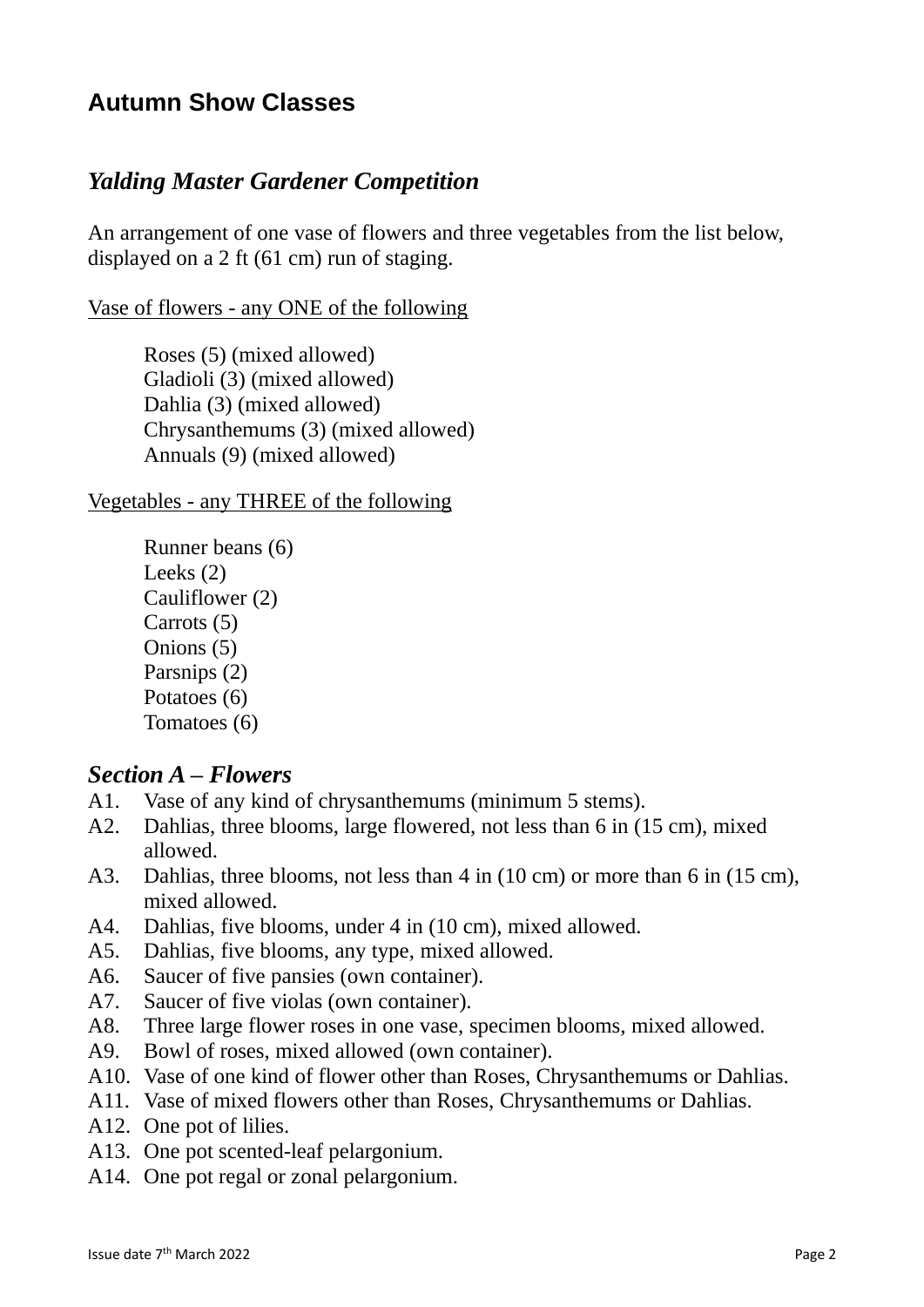- A15. One pot plant (other than lily or pelargonium), flowering (pot not to exceed 9" or 23cms in size).
- A16. One pot plant (other than pelargonium), foliage (pot not to exceed 9" or 23cms in size).
- A17. Vase of shrubs, four stems, mixed allowed (flowering, berried or foliage accepted).
- A18. Vase of mixed foliage, four stems.

## *Section B – Vegetables and fruit*

- B1. Five potatoes (white).
- B2. Five potatoes (coloured).
- B3. Five potatoes (salad).
- B4. Three carrots (pointed).
- B5. Three carrots (stump).
- B6. A pair of cabbages.
- B7. Eight runner beans.
- B8. Five onions, exhibition.
- B9. Five onions, utility, up to 3 in (8 cm) diameter.
- B10. Nine shallots (exhibition over 1 in (2.5 cm)).
- B11. Three beetroot (round).
- B12. Three beetroot (long).
- B13. One cauliflower.
- B14. Pair of marrows, not above 15 in (38 cm) in length.
- B15. Five tomatoes.
- B16. Five tomatoes cherry.
- B17. Pair of parsnips.
- B18. Four courgettes, not more than 6 in (15 cm) in length (not including stem or flower).
- B19. Two sweet corn.
- B20. Three squash (mixed allowed).
- B21. Three peppers (sweet).
- B22. Three peppers (chilli).
- B23. Three leeks.
- B24. Any other vegetable not covered by a separate class.
- B25. Collection of vegetables not covered by a separate class (maximum 6).
- B26. Tastiest tomato.
- B27. Ugliest vegetable.
- B28. Five Bramley apples.
- B29. Five cooking apples, any one variety other than Bramley.
- B30. Five dessert apples, any one variety.
- B31. Five pears, any one variety.
- B32. A bunch of grapes.
- B33. Five plums or gages, any one variety.
- B34. Plate of mixed fresh fruit, not less than three kinds.
- B35. One plate of raspberries, with plugs, twelve berries.
- B36. Any other fruit not covered by a separate class.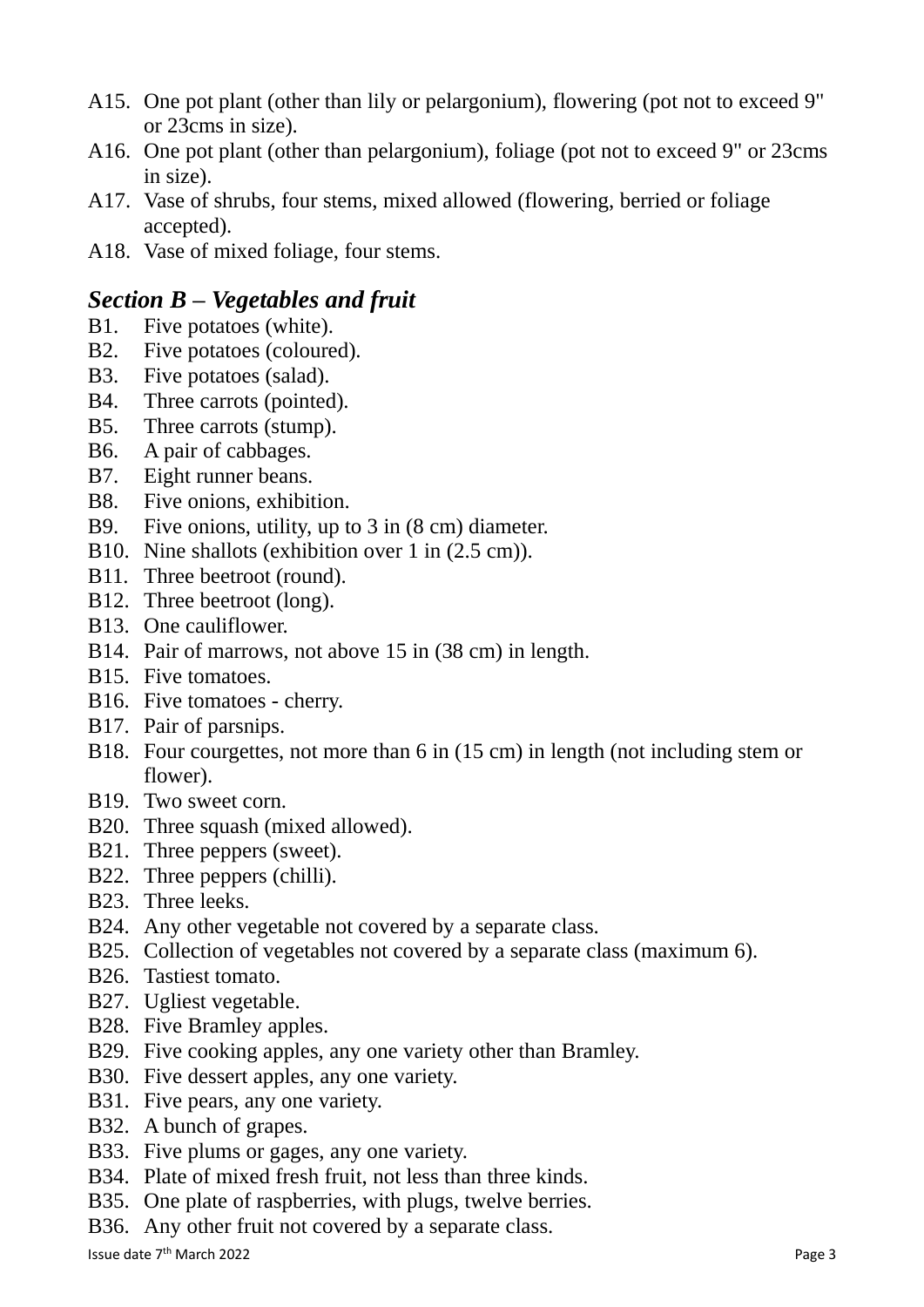## *Section C – Flower Arranging*

- C1. A Golden Pharaoh centenary of the discovery of Tutankhamun's tomb an exhibit in a 2 ft (61 cm) cream alcove.
- C2. Inspired by a Poem (supply poem) an exhibit in a 2 ft (61 cm) cream alcove.
- C3. Nature's Glory a petite exhibit not to exceed 9 in (23 cm) all round.

#### *Novice class for arrangers who have not previously won an award*

C4. Time for Tea - a petite exhibit in a tea cup, not to exceed 9 in (23 cm) all round.

#### *Section D – Preserves*

- D1. A pot of redcurrant jelly.
- D2. A jar of pickled red cabbage.

*Note from Judges: Please ensure that your jars are clean, clearly labelled with contents and day, month and year of making, and use EITHER a waxed disc and cellophane OR a screw top lid. If a recipe contains vinegar use a plastic top or lid.*

#### *Section E – Cookery*

- E1. No bake salted caramel tart (made using recipe supplied).
- E2. Five chocolate brownies.
- E3. Apple pie.

## *Section F – Photography (Must have predominantly plant content)*

- F1. Autumn Reflections.
- F2. Topiary.
- F3. Fungi.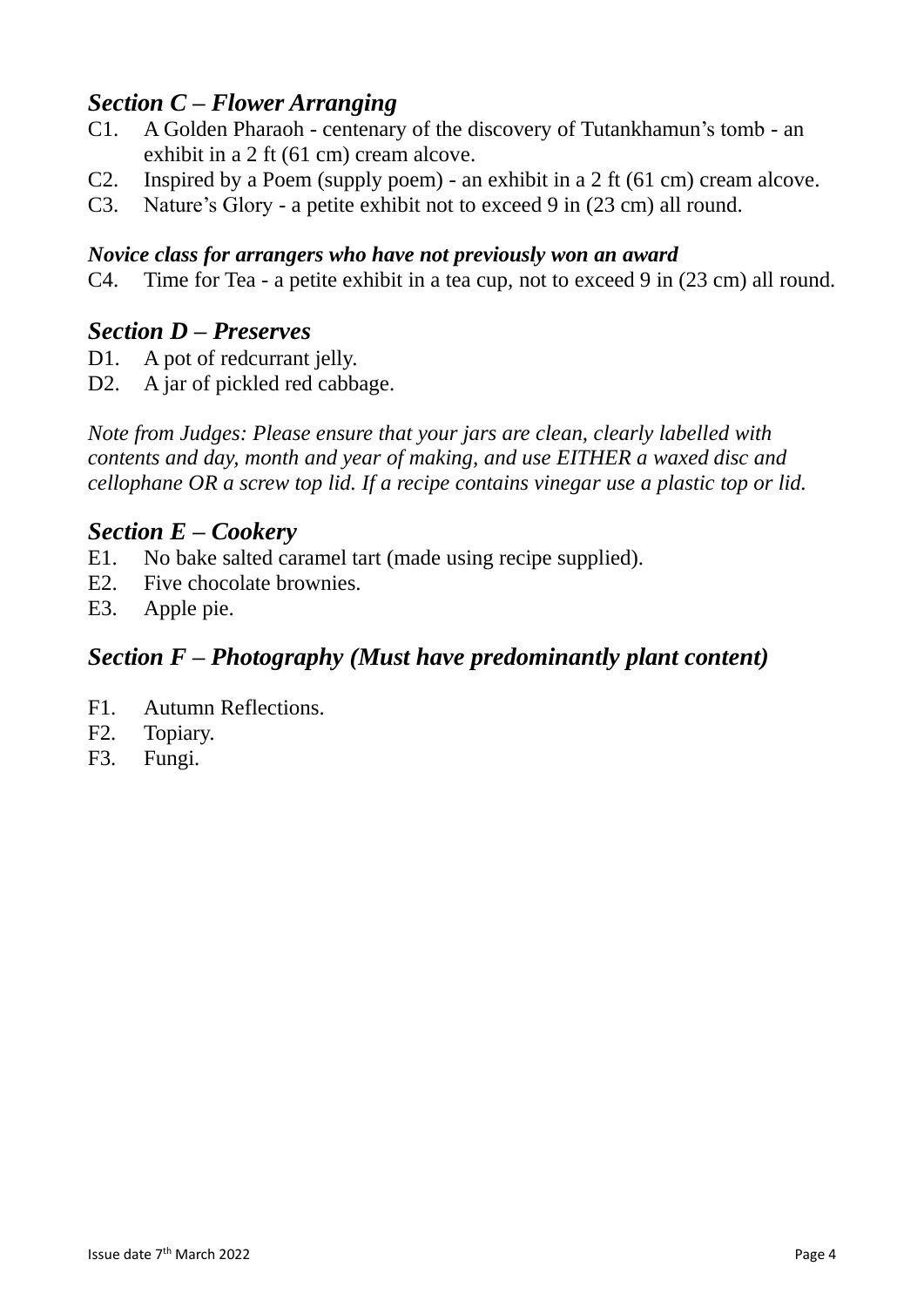## **No-bake salted caramel tart recipe**

#### Ingredients

250g bourbon biscuits 75g unsalted butter, melted 100g dark chocolate, roughly chopped pinch of sea salt

*For the caramel* 200ml double cream 75g unsalted butter 325g caster sugar

Method

Blitz the biscuits to crumbs in a food processor, then add the melted butter and pulse to mix. Spoon into a fluted, 23cm loose-bottomed tart tin, pressing up the sides and into the base with the back of a spoon. Chill

Meanwhile, make the caramel. Gently heat the cream and butter in a pan over a low heat until the butter has melted. Set aside.

Heat the sugar and 125ml water in a frying pan over a very low heat for 10-15 mins or until the sugar has melted. Increase the heat slightly until the liquid is bubbling. Keep cooking until the mixture starts to turn golden, then watch closely and swirl the mixture (don't stir) until it is a deep golden colour.

Remove from the heat, then carefully stir the cream and butter mixture into the golden caramel -it will splutter and spit, so be very careful! Pour the caramel into the chilled tart case and chill for at least 2 hrs or overnight.

Melt the chocolate in a heatproof bowl set over a pan of just simmering water. Pour over the caramel, then sprinkle the salt over the chocolate. Chill for 1 hr to set.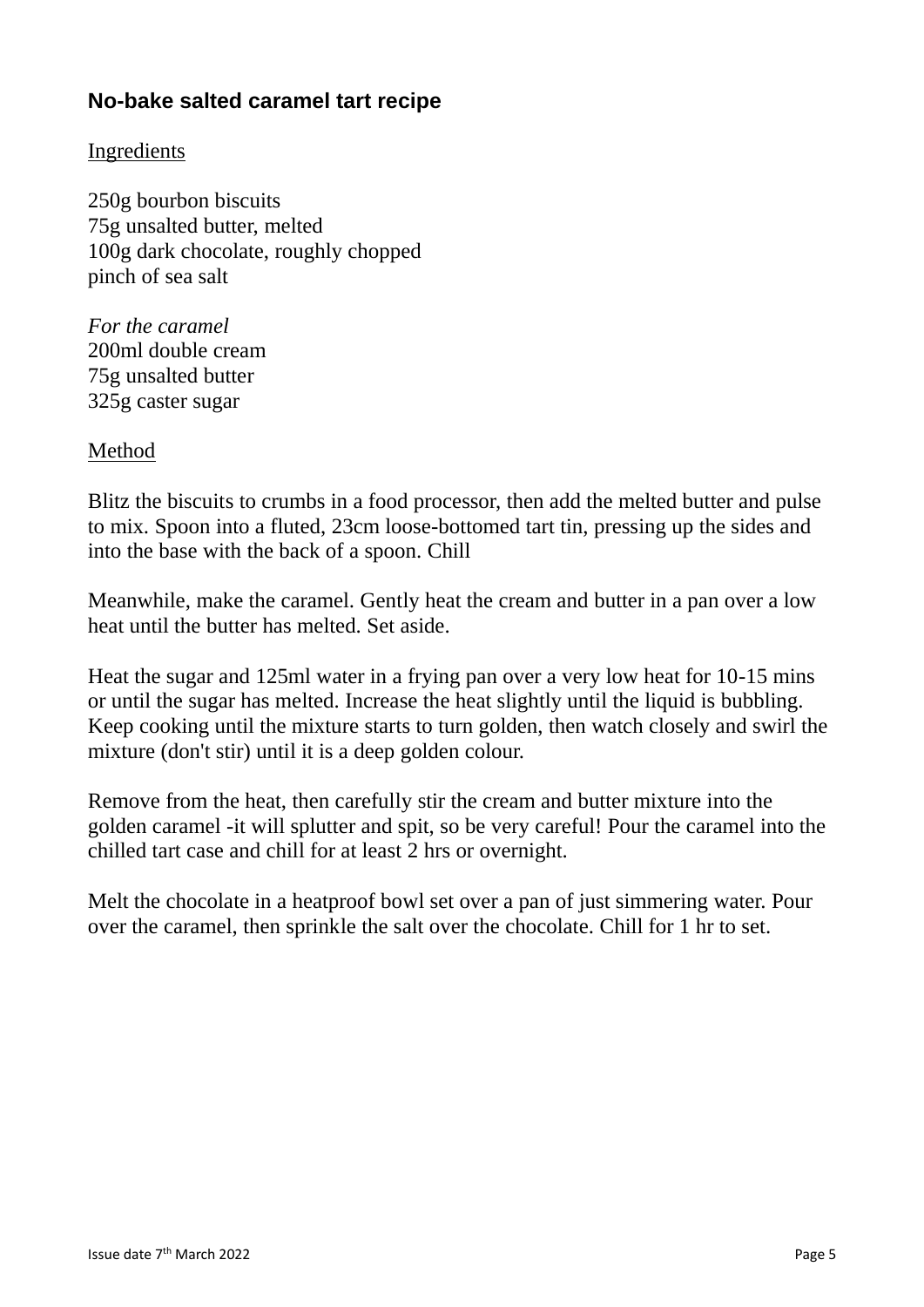# **Autumn Show Awards**

**CABLE PIPE MEMORIAL BOWL** - to the member winning the Yalding Master Gardener competition.

**DYER CHALLENGE CUP** - to the member with the best chrysanthemum exhibit.

**THE DOCTOR'S CUP** - to the member with the best exhibit in the dahlia classes.

**DOROTHEA HALLAM CHALLENGE CUP** - to the member with the best exhibit in the rose classes.

**TOM STEPHENSON CHALLENGE CUP** - to the member with the best exhibit in the pot plant classes.

**MILSTED CHALLENGE CUP** - to the member winning the largest number of points in the vegetable classes.

**LAURA BORTON CHALLENGE BOWL** - to the member with the best exhibit in the flower arranging classes.

**PENNY LEEON AWARD** - to the member winning the novice flower arranger class.

**PERRINS CHALLENGE BOWL** - to the member winning the largest number of points in the preserves and cookery classes.

**WINIFRED BARTLETT BOWL** - to the member growing the heaviest crop of potatoes in a bucket.

## **Combined Spring and Autumn Show Awards**

**SOCIETY'S CHALLENGE BOWL** - to the member winning the largest number of points in the vegetable, fruit and flower classes (excluding flower arranging classes).

**JONES CUP** - to the member winning the largest number of points in the vegetable, fruit and flower classes (excluding flower arranging classes), and who has never won the Society's Challenge Bowl.

**PERRINS CENTENARY CANDLESTICKS** - to the member winning the largest number of points in the flower arranging classes.